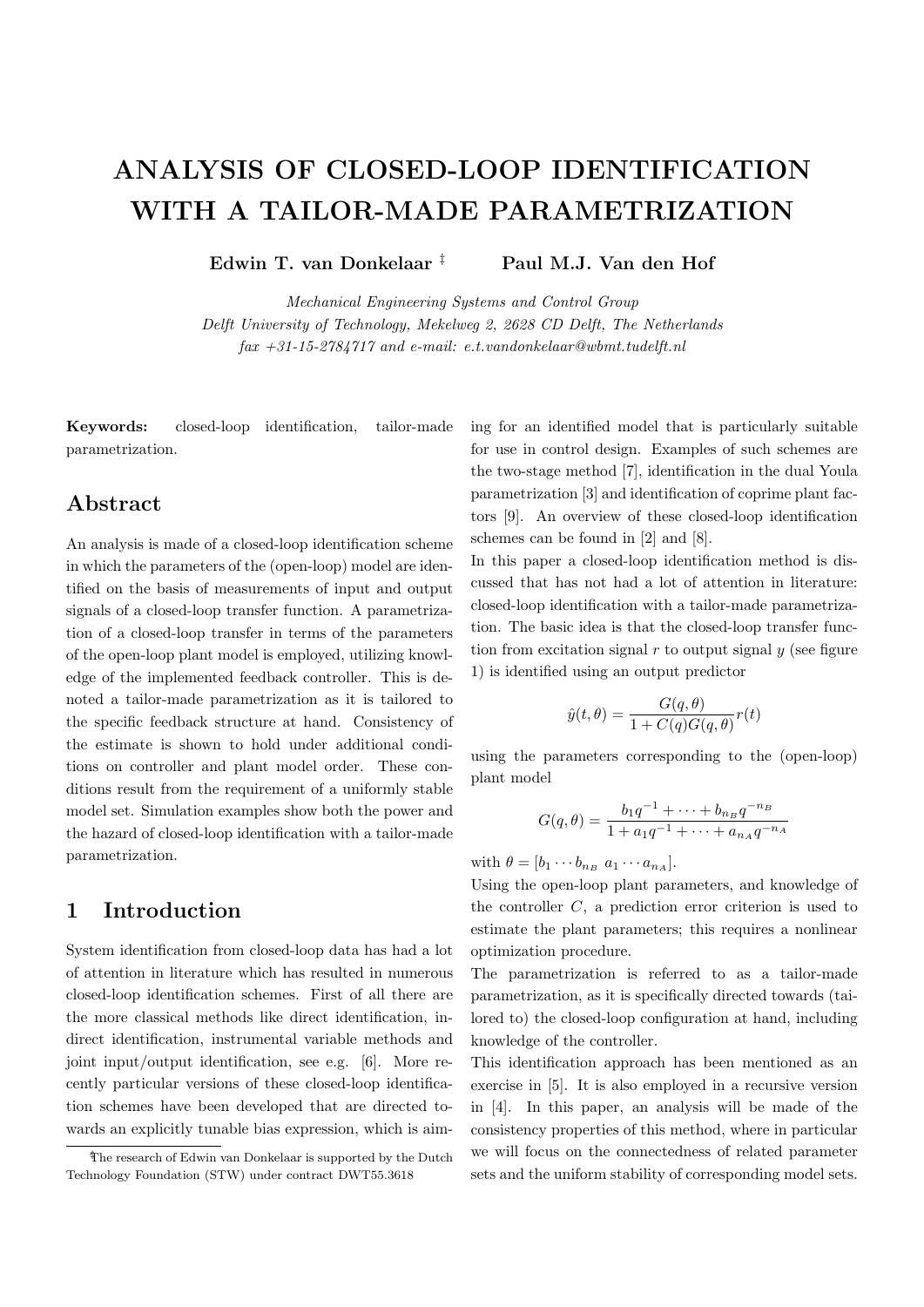

Fig. 1: *Closed-loop configuration*

After preliminary notation and the formulation of the problem, in section 4 it will be made clear that the need for uniform stability of the model set, which is adopted in [5] to obtain consistency results, imposes additional conditions on the parametrization. Sufficient conditions for consistency are derived which results in a condition on controller and model order. In section 5 two simulations are given to illustrate both the possible problems and the power of the application of a tailor-made parametrization. Next, in section 6 the relation between this and other closed-loop identification methods is discussed. Finally, section 7 concludes the paper.

### **2 Preliminaries**

Addressed is the problem of obtaining a model of the linear time-invariant discrete-time single input single output plant  $G_0(z)$  from measurements of the closed-loop configuration given in figure 1.

The controller is denoted with  $C(z)$  and is assumed to be known. The signal  $r(t)$  is an external excitation signal,  $u(t)$  and  $y(t)$  are respectively the plant input and output. It is assumed that measurements of  $r(t)$  and  $y(t)$  are available. The output noise  $v(t)$  is assumed to be generated by filtering of white noise signal  $e(t)$  with variance  $\sigma^2$  using a stable monic filter  $H_0(z)$ . The output noise is assumed to be uncorrelated with the excitation signal  $r$ . The loop transfer  $C(z)G_0(z)$  is assumed to be strictly proper. The closed-loop system is characterized by

$$
y(t) = \underbrace{\frac{G_0(q)}{1 + C(q)G_0(q)}}_{R_0(q)} r(t) + \underbrace{\frac{1}{1 + C(q)G_0(q)}}_{W_0(q)} H_0(q) e(t)
$$

where  $R_0(q)$  denotes the closed-loop transfer function and  $W_0(q)$  the closed-loop noise filter. The sensitivity function is denoted by  $S_0(z) = (1 + C(z)G_0(z))^{-1}$  and the parametrized sensitivity is denoted with  $S(z, \theta)$  =  $(1 + C(z)G(z, \theta))^{-1}$ .

## **3 Closed-loop identification with a tailor-made parametrization**

Consider a parametrized model of the plant  $G(q, \theta)$  where the parameter vector lies in a parameter set  $\theta \in \Theta$ . This parametrized plant model together with knowledge of the controller can be used to parametrize the transfer function between the measured signals  $r(t)$  and  $y(t)$ . This yields the following prediction of the output in case the parametrized closed-loop noise filter is set to  $W(q, \theta) = 1$ (output error structure)

$$
\hat{y}(t,\theta) = \underbrace{\frac{G(q,\theta)}{1 + C(q)G(q,\theta)}}_{R(q,\theta)} r(t), \ \theta \in \Theta \tag{1}
$$

The corresponding closed-loop model set is defined as

$$
\mathcal{P} := \left\{ R(q, \theta) = \frac{G(q, \theta)}{1 + C(q)G(q, \theta)}, \theta \in \Theta \right\}.
$$
 (2)

The parameter estimate is found by least squares minimization of the prediction error by solving  $\hat{\theta}_N$  = argmin  $\min_{\theta \in \Theta} V_N(\theta)$ , in which the criterion function is given by  $V_N(\theta) = \frac{1}{N} \sum_{t=1}^N \varepsilon^2(t,\theta)$  and the prediction error is defined as  $\varepsilon(t, \theta) = y(t) - R(q, \theta)r(t)$ . The resulting estimation of the plant model will be denoted by  $\hat{G}(q)$  =  $G(q, \hat{\theta}_N)$ . For this identification method the following consistency result holds [5].

**Proposition 3.1** *Let* P *be a uniformly stable model set and let the data generating system satisfy the standard conditions in* [5]*. Then*  $\theta_N \to \theta^*$  *w.p.* 1 for  $N \to \infty$  *with* 

$$
\theta^* = \arg\min_{\theta \in \Theta} \frac{1}{2\pi} \int_{-\pi}^{\pi} |R_0(e^{i\omega}) - R(e^{i\omega}, \theta)|^2 \Phi_r(\omega) d\omega \quad (3)
$$

*Whenever there exists a*  $\theta$  *such that*  $G(q, \theta) = G_0(q)$  *this choice will be a minimizing argument of the integral expression above which is unique provided that* r(t) *is persistently exciting of sufficiently high order.*

This proposition states that a consistent estimate is obtained with this parametrization under the condition that the model set  $P$  is uniformly stable. This condition is not trivially satisfied in case the tailor-made parametrization given in (2) is used. Therefore, in the next section the conditions under which the model set (2) is guaranteed to be uniformly stable will be investigated.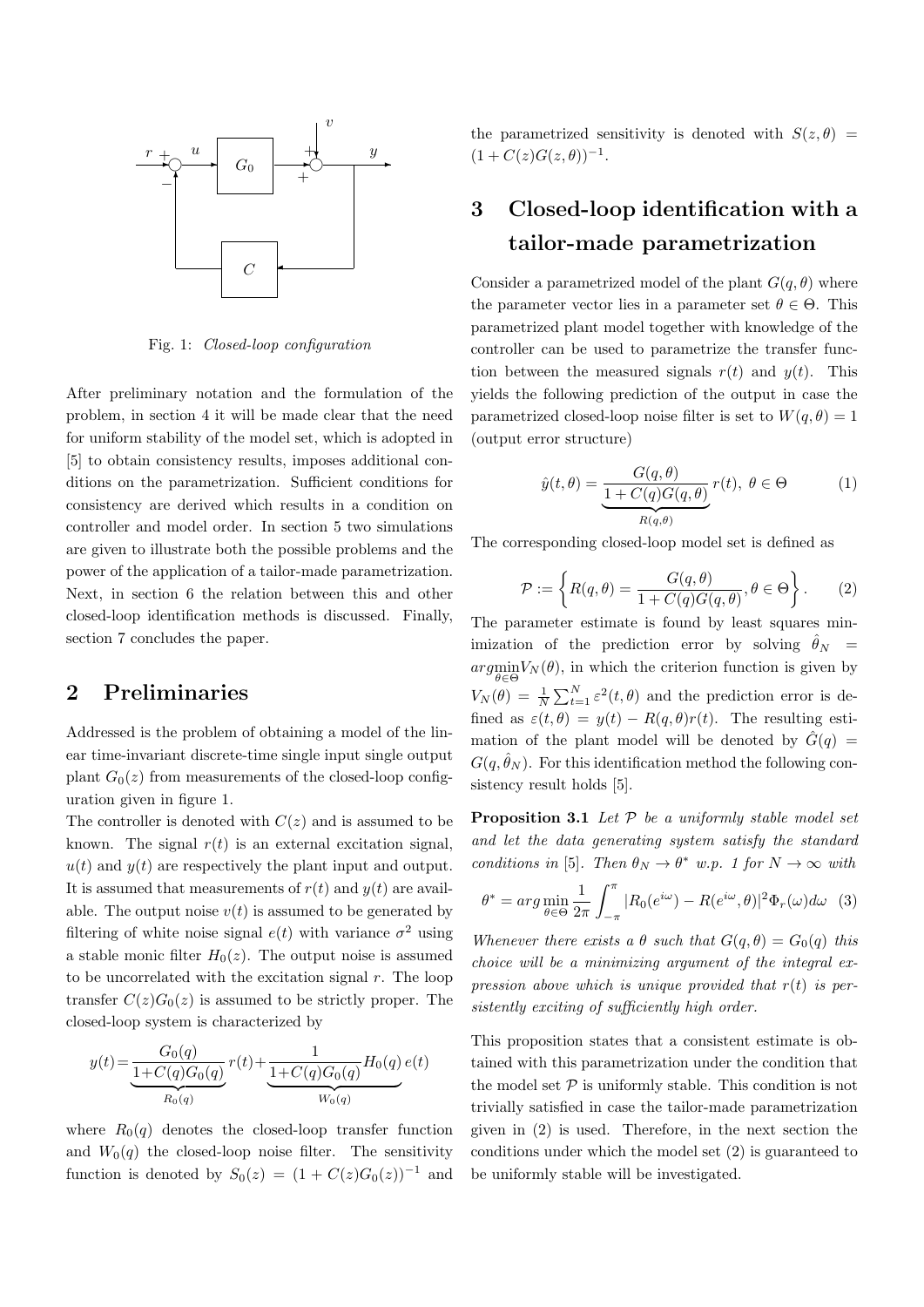## **4 Uniform stability of the model set**

Uniform stability of the model set is defined as follows.

**Definition 4.1** [5] *A parametrized model set* G *is uniformly stable if*

- $\Theta$  *is a connected open subset of*  $\mathbb{R}^{(n_A+n_B)}$
- $\bullet \mu : \Theta \to \mathcal{P}$  *is a differentiable mapping, and*
- *the family of transfer functions*  ${R(z, \theta), \frac{\partial}{\partial \theta}R(z, \theta)}$  *is uniformly stable.*

In this section it will be made clear that in case a tailormade parametrization is used, the parameter set  $\Theta$  is possibly not connected due to the specific parametrization of the closed-loop transfer function  $R(z, \theta)$ . Also a sufficient condition is derived for guaranteed connectedness of the parameter set.

Let the strictly proper<sup>1</sup> plant model be parametrized as

$$
G(z,\theta) = \frac{B(z,\theta)}{A(z,\theta)} = \frac{b_1 z^{-1} + \ldots + b_{n_B} z^{-n_B}}{1 + a_1 z^{-1} + \ldots + a_{n_A} z^{-n_A}} \tag{4}
$$

where  $\theta = [a_1 \dots a_{n_A} b_1 \dots b_{n_B}]^T$ . The controller of order  $n_c$  is given by

$$
C = \frac{N_c(z)}{D_c(z)} = \frac{n_0 + n_1 z^{-1} + \dots + n_{n_c} z^{-n_c}}{1 + d_1 z^{-1} + \dots + d_{n_c} z^{-n_c}} \tag{5}
$$

where  $N_c(z)$ ,  $D_c(z)$  are coprime polynomials. With this notation the parametrization of the output predictor is given by

$$
\hat{y}(t,\theta) = \frac{D_c(q)B(q,\theta)}{D_c(q)A(q,\theta) + N_c(q)B(q,\theta)}r(t) \tag{6}
$$

All closed-loop models  $R(q, \theta)$  are stable if the absolute value of the roots of the denominator  $D_c(q)A(q, \theta)$  +  $N_c(q)B(q, \theta)$  is strictly less than one. Hence, the parameter set corresponding to closed-loop stable models is given by  $\Theta :=$ 

$$
\left\{ \theta \in \mathbb{R}^{n_A + n_B} \middle| \ |sol\{D_c(q)A(q, \theta) + N_c(q)B(q, \theta) = 0\} \right| < 1\right\} \tag{7}
$$

The corresponding set of plant models is denoted by

$$
\mathcal{G} := \{ G(z, \theta), \theta \in \Theta \}.
$$
 (8)

It can be verified that the parameter set for which the polynomial  $A(q, \theta)$  is stable, is pathwise connected. As a result, connectedness of the parameter set when using a (standard) numerator-denominator parametrization of the plant in an open-loop setting, will not be a problem. However, in case the tailor-made parametrization (2) is used, with  $\Theta$  given by (7),  $\Theta$  may not be pathwise connected as the following simple example shows.

**Example 4.2** *Given the 7th order controller defined by the continuous time transfer function*

$$
C(s) = \frac{0.499s^5 + 0.715s^4 + 2.577s^3 + 3.397s^2 + 2.155s + 2.620}{s^7 + 1.717s^6 + 5.100s^5 + 8.410s^4 + 4.198s^3 + 6.631s^2}
$$

*The plant that is to be identified is parametrized by a simple constant*  $G = \theta$ *. The parameter space*  $\Theta \subset \mathbb{R}$  *for which the closed-loop system is stable can be simply derived from a root locus plot and is approximately given by*  $\Theta = \{\theta | \theta \in (0, 1.27) \cup (2.64, 4.69) \cup (9.98, \infty)\}\$ 

*This set is a disconnected subset of* IR*. Therefore the corresponding model set* P *is not uniformly stable.*

A parameter set that is not connected has not only consequences for the formal proof of consistency as was mentioned before, but also for the nonlinear optimization that has to be performed to obtain an estimate. If, for example, a gradient search method is used and an initial estimate is selected in a region of the parameter set that is disconnected from the region where the optimal parameter vector is located, it will be extremely hard if not impossible to reach the optimum.

The denominator of the closed-loop transfer function can be written as a function of the open loop parameter  $\theta$  as

$$
D_c A(z, \theta) + N_c B(z, \theta) = 1 + [z^{-1} \ z^{-2} \dots z^{-n}] \theta_{cl} \qquad (9)
$$

where the closed-loop parameter vector is given by  $\theta_{cl}$  :=  $S\theta + \rho$ . The order of the closed-loop polynomial of (9) is given by  $n = max(n_A, n_B) + n_c$ ,  $\rho = [p_1 ... p_{n_c} \ 0 ... 0]^T \in$  $\mathbb{R}^n$  and  $S = [P_D \quad P_N] \in \mathbb{R}^{n \times (n_A + n_B)}$  with  $P_D \in$  $\mathbb{R}^{n \times n_A}, P_N \in \mathbb{R}^{n \times n_B}$  are matrices given by

$$
P_D = \begin{bmatrix} 1 & 0 & \cdots & 0 \\ d_1 & 1 & & & \\ d_2 & d_1 & \ddots & \vdots \\ \vdots & d_2 & \ddots & 1 \\ d_{n_c} & & \ddots & d_1 \\ 0 & \ddots & & d_2 \\ \vdots & \ddots & & \vdots \\ 0 & \cdots & 0 & d_{n_c} \end{bmatrix}, P_N = \begin{bmatrix} n_0 & 0 & \cdots & 0 \\ n_1 & n_0 & & & \\ \vdots & n_2 & \ddots & n_0 \\ \vdots & & \ddots & \vdots \\ n_n & & \ddots & n_1 \\ 0 & & & n_2 \\ \vdots & & & \vdots \\ 0 & \cdots & 0 & n_n \end{bmatrix}
$$
(10)

<sup>1</sup>For simplicity of notation only the case of a strictly proper plant and a proper controller is regarded. However, the case of a strictly proper controller and a proper plant can be described similarly.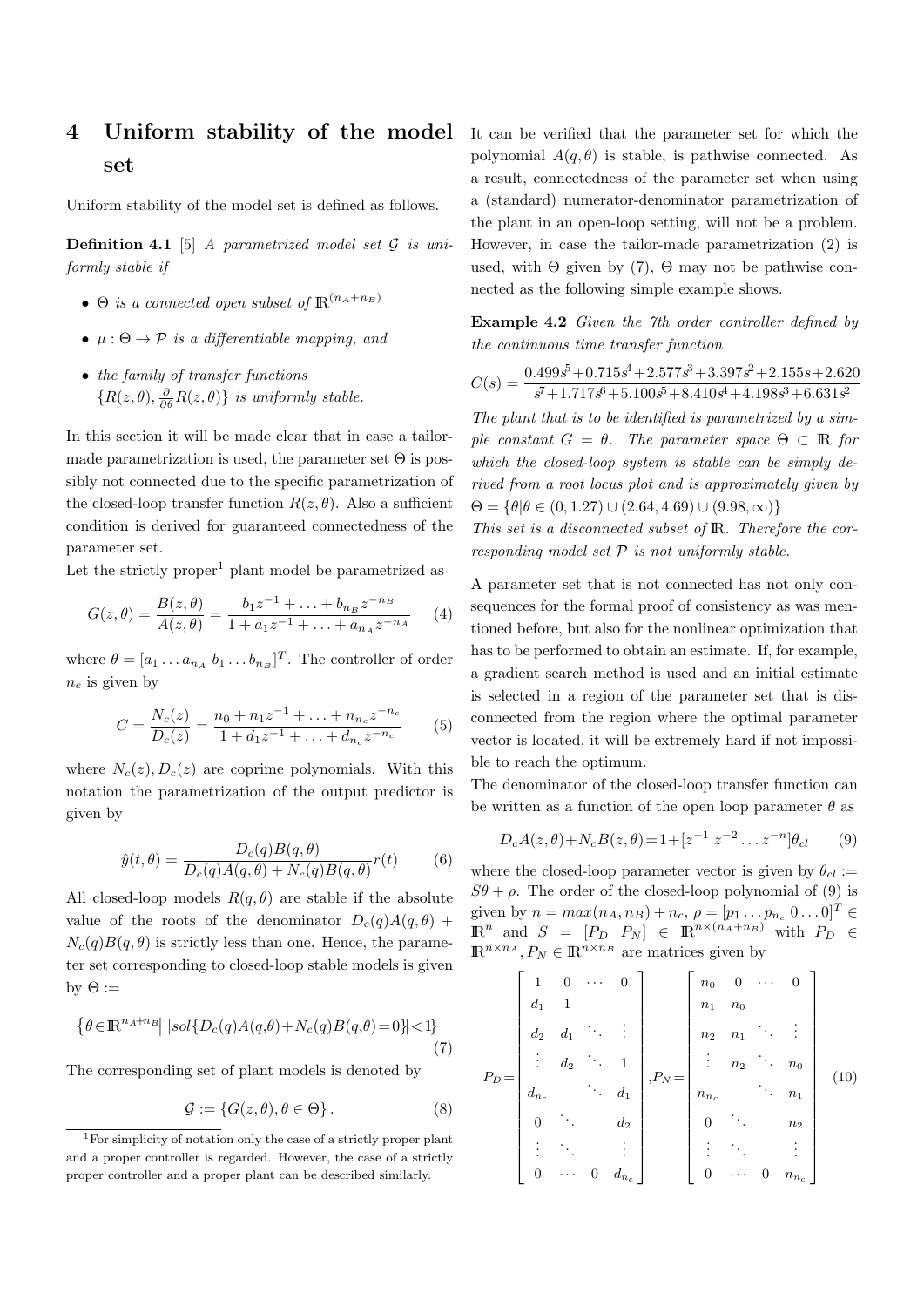The closed loop parameter can vary over a parameter set

$$
\Theta_{cl} := \{ \theta_{cl} = M\theta + \rho | \theta \in \Theta \}
$$

where the allowable closed loop parameters are restricted by the affine relation given above. Now, define a parameter set for stable polynomials of order  $n$  as follows

$$
\Theta_n := \{ \theta_n \in \rm I\!R^n | |sol\{1 + [z^{-1} \dots z^{-n}]\theta_n = 0\}| < 1 \}
$$

From connectedness of the parameter set for stable polynomials it can be concluded that the parameter set  $\Theta_n$  is also connected. In the following theorem a sufficient condition for connectedness of the parameter space  $\Theta$  is given using the connected set  $\Theta_n$  as a starting point.

**Lemma 4.3** *Full row rank of the matrix*  $S=[P_D P_N]$  *with* PD, P<sup>N</sup> *given in* (10)*, is a sufficient condition for pathwise connectedness of the parameter set* Θ *given in* (7)*.*

**Proof:** The closed-loop parameter  $\theta_n$  can vary over the connected set  $\Theta_n$ . Now define the set

$$
\bar{\Theta}_{cl}=\{\bar{\theta}_{cl}|\bar{\theta}_{cl}=\theta_n-\rho,\theta_n\in\Theta_n\}
$$

This set is a shifted version of  $\Theta_n$  and is therefore also pathwise connected. An open loop parameter vector  $\theta \in \Theta$  and a parameter vector  $\bar{\theta}_{cl} \in \bar{\Theta}_{cl}$  are related via  $\bar{\theta}_{cl} = S\theta, S \in \mathbb{R}^{n \times (n_A + n_B)}$ . If S has full row rank it defines a surjective map, hence  $image(S) = \bar{\Theta}_{cl}$ . In the connected set  $\bar{\Theta}_{cl}$  a continuous path can be constructed between two parameter vectors. This path can be mapped into a continuous path in  $\Theta$  using the inverse mapping of S. Therefore  $\Theta$  is also pathwise connected.  $\square$ 

This result implies that the parameter set for which the parametrized transfer function (2) is stable, is only a connected set in specific cases. Therefore it is not guaranteed that the model set defined in (2) is uniformly stable following the definition of uniform stability in Definition 4.1. The following lemma gives an easy test for guaranteed uniform stability of the model set with a tailor-made parametrization.

**Proposition 4.4** *Let a model of order*  $n_s$  *be parametrized* as in (4) with  $n_A = n_B = n_s$  and let the controller of order n<sup>c</sup> *be given by* (5)*. A sufficient condition for connectedness of the parameter set* Θ *for a tailor-made parametrization given in* (2), *is given by*  $n_s \geq n_c$ .

**Proof:** From lemma 4.3 it follows that full row rank of S is a sufficient condition for connectedness. By reordering the columns of  $S$  a  $2 \times 2$  upper triangular block matrix

| can be constructed given by $S = \begin{bmatrix} S_1 & S_{12} \\ 0 & S_2 \end{bmatrix}$ where                                                                                                                                                                                                                                                                                                                                 |                                                                                                                                                                                                                           |  |  |  |  |  |  |  |
|-------------------------------------------------------------------------------------------------------------------------------------------------------------------------------------------------------------------------------------------------------------------------------------------------------------------------------------------------------------------------------------------------------------------------------|---------------------------------------------------------------------------------------------------------------------------------------------------------------------------------------------------------------------------|--|--|--|--|--|--|--|
| $S_1\!\!=\!\!\left[\begin{array}{ccccc} 1 & 0 & \cdots & 0 & n_0 & 0 & \cdots & 0 \\ d_1 & 1 & & n_1 & n_0 & & \\ d_2 & d_1 & \ddots & \vdots & n_2 & n_1 & \ddots & \vdots \\ \vdots & d_2 & \ddots & 1 & \vdots & n_2 & \ddots & n_0 \\ d_{n_c} & & \ddots & d_1 & n_{n_c} & & \ddots & n_1 \\ 0 & d_{n_c} & & d_2 & 0 & n_{n_c} & n_2 \\ \vdots & \ddots & \ddots & \vdots & \vdots & \ddots & \ddots & \vdots \\ 0 & \cd$ |                                                                                                                                                                                                                           |  |  |  |  |  |  |  |
|                                                                                                                                                                                                                                                                                                                                                                                                                               |                                                                                                                                                                                                                           |  |  |  |  |  |  |  |
|                                                                                                                                                                                                                                                                                                                                                                                                                               |                                                                                                                                                                                                                           |  |  |  |  |  |  |  |
|                                                                                                                                                                                                                                                                                                                                                                                                                               |                                                                                                                                                                                                                           |  |  |  |  |  |  |  |
|                                                                                                                                                                                                                                                                                                                                                                                                                               |                                                                                                                                                                                                                           |  |  |  |  |  |  |  |
|                                                                                                                                                                                                                                                                                                                                                                                                                               |                                                                                                                                                                                                                           |  |  |  |  |  |  |  |
|                                                                                                                                                                                                                                                                                                                                                                                                                               |                                                                                                                                                                                                                           |  |  |  |  |  |  |  |
|                                                                                                                                                                                                                                                                                                                                                                                                                               |                                                                                                                                                                                                                           |  |  |  |  |  |  |  |
|                                                                                                                                                                                                                                                                                                                                                                                                                               | $S_2\!\!=\!\!\left[\begin{array}{cccc} d_{n_c} \ \ldots \ d_{2n_c-n_s\!+\!1} \ n_{n_c} \ \ldots \ n_{2n_c-n_s\!+\!1} \\ \vdots \ \vdots \ \vdots \ \ddots \ \vdots \\ 0 \ \ d_{n_c} \ \ 0 \ \ n_{n_c} \end{array}\right]$ |  |  |  |  |  |  |  |
|                                                                                                                                                                                                                                                                                                                                                                                                                               |                                                                                                                                                                                                                           |  |  |  |  |  |  |  |
|                                                                                                                                                                                                                                                                                                                                                                                                                               |                                                                                                                                                                                                                           |  |  |  |  |  |  |  |

where  $S_1 \in \mathbb{R}^{2n_c \times 2n_c}$  and  $S_2 \in \mathbb{R}^{(n_s - n_c) \times 2(n_s - n_c)}$ . The matrix  $S$  has full row rank if  $S_1$  and  $S_2$  have full row rank. The first is a Sylvester matrix which has full row rank if and only if the numerator and denominator of the controller are coprime [1] . The second has full row rank if  $d_{n_c} \neq 0$  or  $n_{n_c} \neq 0$ . This is always the case for a controller of order  $n_c$ . The number of rows of S is smaller than or equal to the number of columns if  $n_A+n_B \geq max(n_A, n_B)+n_c$ . This reduces to  $2n_s \geq n_s+n_c$ or equivalently  $n_s \geq n_c$ .

From this it can be concluded that connectedness of the parameter set  $\Theta$  causes no problem if the order of the controller is smaller than the model order. So for identification of a simple model based on experiments with a complex controller connectedness of the parameter set may be a problem. Note that this is the case in example 4.2.

#### **5 Simulation examples**

In this section two simulation examples are given. One in the case where  $G_0 \in \mathcal{G}$  and the parameter set is not connected and the other where  $G_0 \notin \mathcal{G}$  with a connected parameter set but with a very bad signal to noise ratio. In the first example the tailor-made parametrization induces an optimization problem which is difficult to solve while in the second example it is demonstrated that closed-loop identification with this parametrization can be very powerful.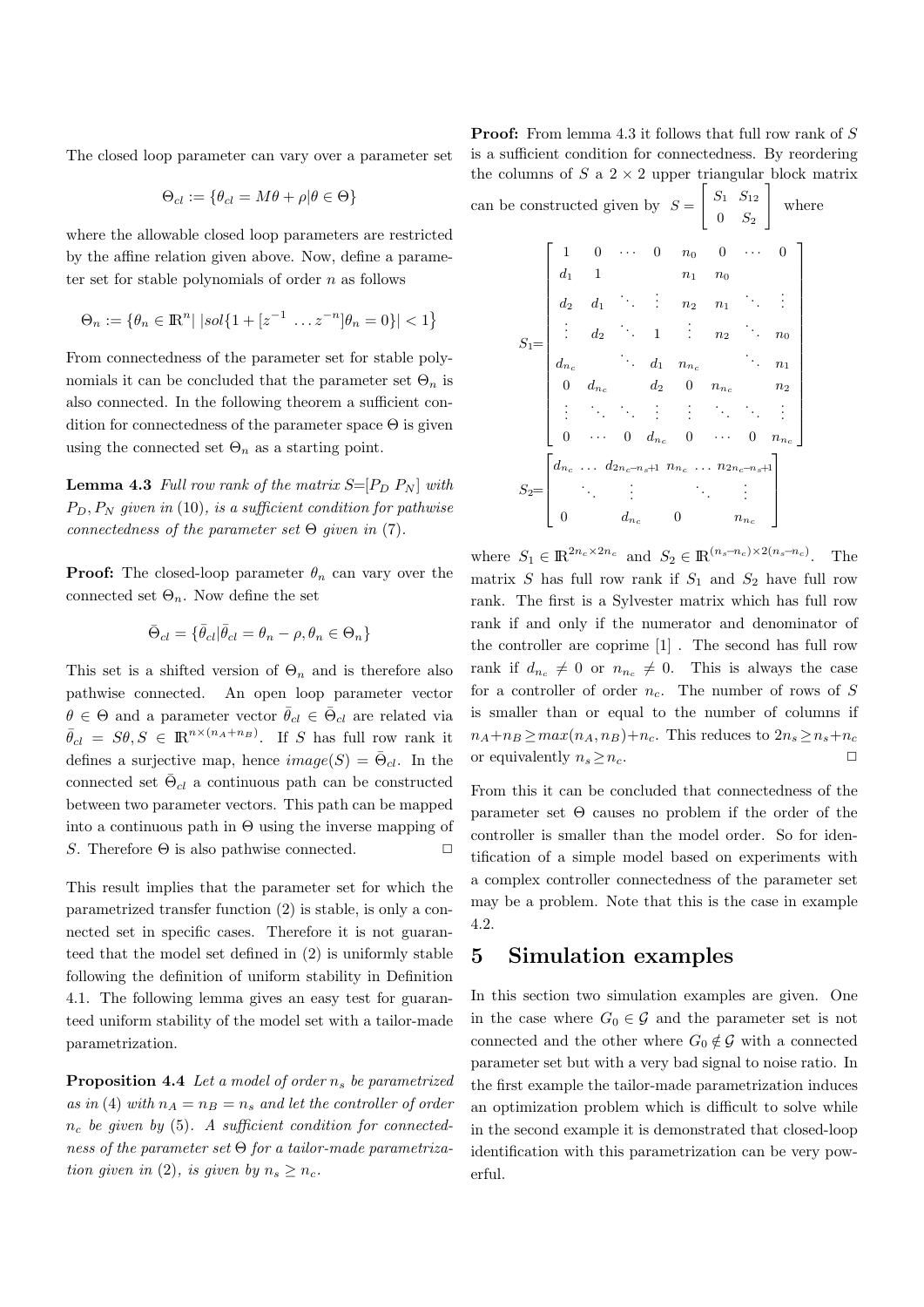#### **Simulation 1**

In figure 2 the three separate branches of the cost function  $V_N(\theta)$  for the system from Example 4.2 is depicted for a system  $G_0 = 3.5$ . and  $G(\theta) = \theta$ . The output disturbance  $v(t)$  in figure 1 is white noise with variance  $\sigma = 0.1$ . The excitation signal  $r(t)$  is white noise with variance 1. Note that the parameter regions  $(-\infty, 0]$ , [1.27, 2.64] and [4.69, 9.98] induce an unstable closed-loop system. The criterion function has several local minima that are located at the boundary of the stability area if the iterative search for the optimal parameter vector is confined to those parameters  $\theta$  for which the closed-loop system is stable. This makes it difficult to find the optimum with gradient search methods.



Fig. 2: *Criterion function for the identification problem in Example 4.1 with*  $G_0 = 3.5$ *.* 

The global optimum will generally only be found if an initial estimate is selected from the middle of the three branches of the criterion function. If the number of data points goes to infinity, these local minima are not at the boundary of the stability area because in that case the value of the criterion function goes to infinity if the parameter approaches the closed-loop instability area.

#### **Simulation 2**

A simulation is made with a fifth order system, which is given by the transfer function  $G_0(z)$ =

<sup>10</sup>*<sup>−</sup>*<sup>5</sup> <sup>5</sup>*.*278*<sup>z</sup> <sup>−</sup>*<sup>1</sup>+126*.*7*z <sup>−</sup>*<sup>2</sup>+299*.*3*z <sup>−</sup>*<sup>3</sup>+110*.*8*z <sup>−</sup>*<sup>4</sup>+404*.*2*z −*5

 $\frac{10}{1-4.391z^{-1}+7.879z^{-2}-7.247z^{-3}+3.430z^{-4}-4.391z^{-5}}$ <br>which is an integrator with two resonant modes. The controller used in the simulation is a PI-controller which stabilizes the system. The excitation signal  $r(t)$  is Gaussian white noise with standard deviation  $\sigma_r = 1$  and the output noise  $v(t)$  is Gaussian white noise with a standard deviation of  $\sigma_v = 1.5$ . The data length is  $N = 500$ . The open loop and closed-loop transfer functions are given in figure 3.

For this system a third order model is estimated with a tailor-made parametrization. For the nonlinear optimization a Gauss-Newton method is applied where the initial estimate is obtained with use of direct identification with



Fig. 3: *Amplitude plot closed-loop transfer from* r(t) *to* y(t) *(left) and open-loop transfer (right): plant (solid), estimation with tailor-made parametrization (dashed) and direct identification (dotted).*

an  $ARX(3,3,1)$  model structure. The speed of the nonlinear optimization routine is improved by using the explicit gradient expression derived in [11]. The estimated model is given in figure 3. Also the initial model is given. From this it can be seen that the estimation with a tailor-made parametrization gives a good fit for the integrator and the first resonant mode, despite the bad signal-to-noise ratio and the bad initial estimate.

## **6 Relation to other closed-loop identification methods**

In this section the relation between closed-loop identification with a tailor-made parametrization and other closedloop identification methods is discussed.

An obvious parametrization making further use of knowledge of the closed-loop structure, is given by

$$
R(q, \theta) = \frac{G(q, \theta)}{1 + C(q)G(q, \theta)}, W(q, \theta) = \frac{H(q, \theta)}{1 + C(q)G(q, \theta)}
$$

Least squares minimization of the corresponding prediction error yields a criterion function  $V_N(\theta)$  =  $\frac{1}{N} \sum_{t=1}^{N} H^{-1}(q, \theta)(y(t) - G(q, \theta)(r(t) - C(q)y(t)))$  which is equal to the cost function for direct identification from  $u(t)=(r(t)-C(q)y(t))$  to  $y(t)$  which is known to be only consistent in case both the plant  $G_0$  and the noise model  $H_0$  can be modelled exactly within the chosen model set. It is important to note that this inconsistency is due to the dependent parametrization of the closed-loop transfer and the closed-loop noise filter. If  $R(q, \theta)$  and  $W(q, \theta)$  are parametrized independently, the consistency result given in Proposition 3.1 still holds in case  $G_0 \in \mathcal{G}$ .

The specific approximative properties of closed-loop identification with a tailor-made parametrization can be ob